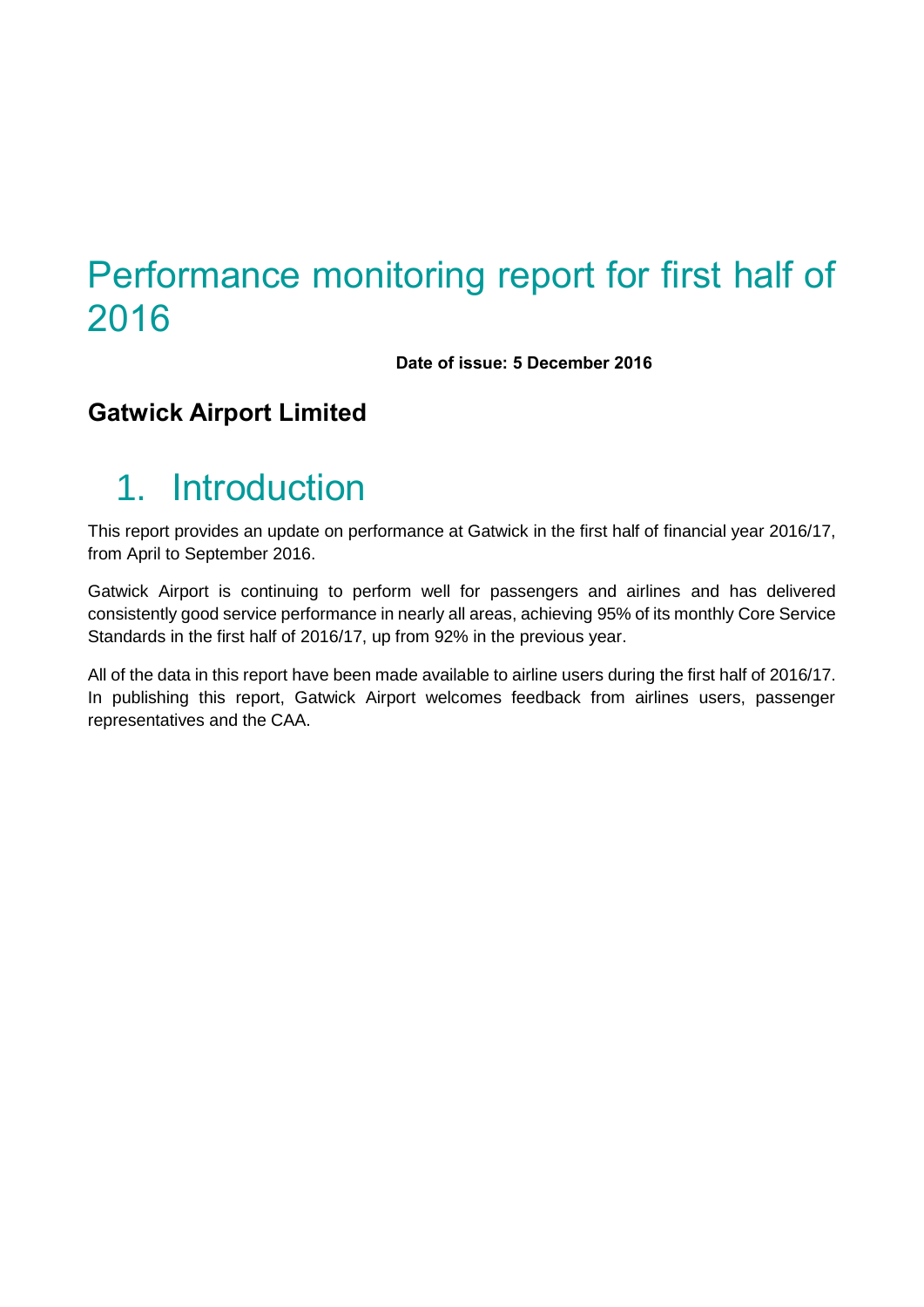

# 2. Traffic

Gatwick Airport served 42.3 million passengers in the rolling 12 month period to September 2016. This was an increase of 6.9% over the same period in the previous year. In the six month period April-September 2016, Gatwick served 25.0 million passengers, an increase of 6.3% on the same period in 2015. The growth in passenger numbers was due to a combination of a higher number of Air Traffic Movements (ATMs) and larger average aircraft size.

### Table 1: Traffic data

 $\overline{\phantom{a}}$ 

|                           | 1h 2016/17 | 1h 2015/16 | % change  |
|---------------------------|------------|------------|-----------|
| Passenger traffic (m)     | 25.0       | 23.5       | 6.3%      |
| ATMs (k)                  | 155.0      | 148.9      | 4.1%      |
| <b>Seats per ATM</b>      | 185        | 181        | 2.2%      |
| Load factor (%)           | 87.2%      | 87.2%      | no change |
| <b>Passengers per ATM</b> | 161.4      | 158.0      | 2.2%      |

A number of airlines have increased frequencies on European routes and introduced new destinations. As a result, there were 5,436 more ATMs on European routes than in the prior year, carrying an additional 1.0 million passengers. The biggest growth was seen in southern European destinations, most notably Spain, Italy, the Canary Islands and Greece.

North American routes showed particularly strong growth in the period, with an increase of 0.5 million passengers or 39.5% compared to the prior year. Two airlines in particular contributed to this growth: the Canadian carrier WestJet began operating from Gatwick in May 2016, flying to six destinations in Canada, while Norwegian Air Shuttle more than doubled the number of passengers on its services to destinations across the USA. Traffic on North African routes has continued to decline, with 1,415 fewer ATMs: a reduction of 36.2% leading to a drop in passenger numbers of 0.3 million or 42.7%. Egypt was affected most: all flights to Sharm El Sheikh have been cancelled, with a reduction of 0.2 million passengers compared to the same period in the prior year.

Additional information on our traffic trends is available in our monthly traffic updates<sup>1</sup>.

<sup>1</sup> <http://www.gatwickairport.com/business-community/about-gatwick/our-performance/monthly-traffic-figures/>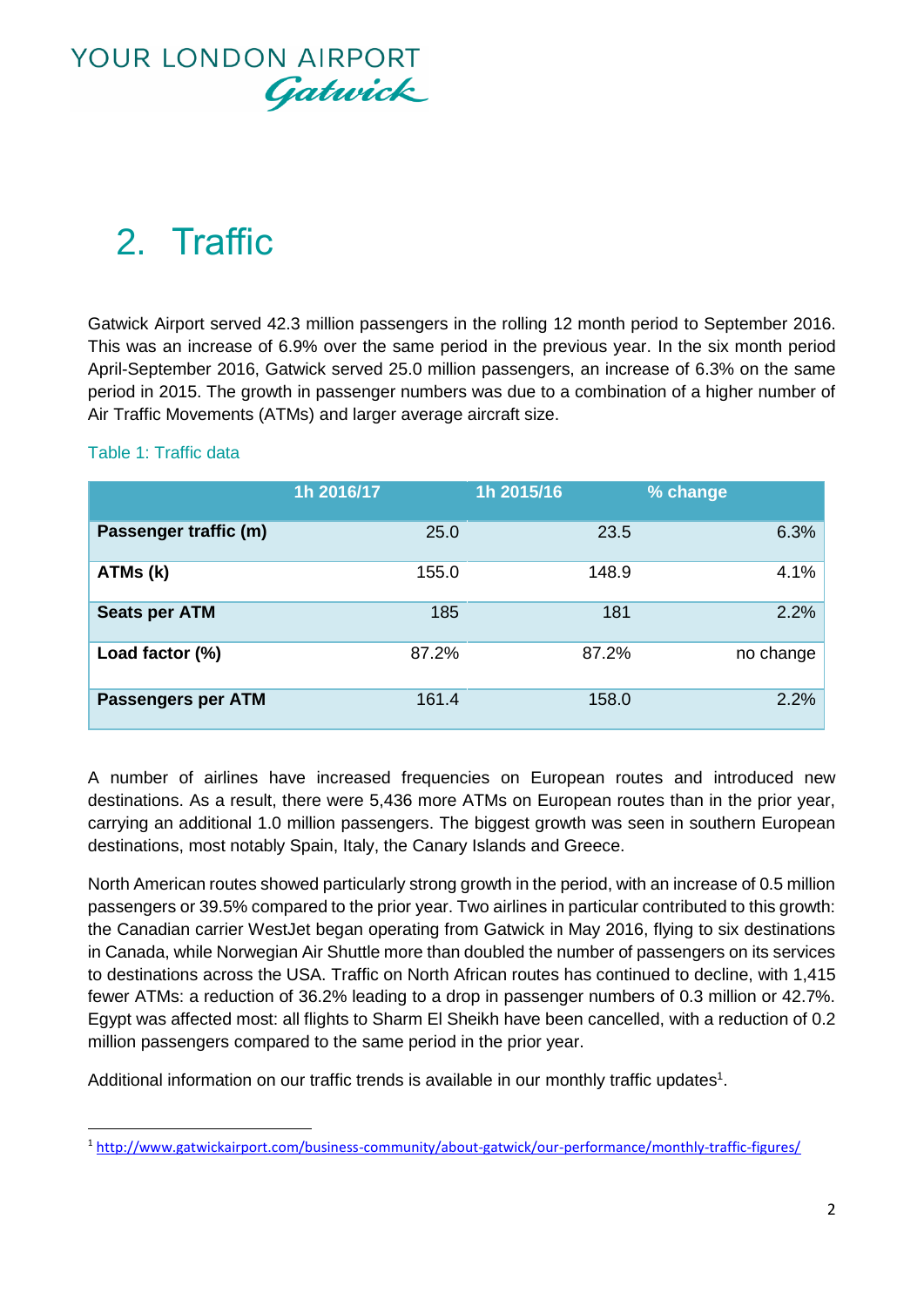

# 3. Service Quality

This section provides an overview of service quality at Gatwick. It provides an overview of our performance against the Core Service Standards to which we have committed and against other metrics important to our passengers, including baggage delivery and on time performance. Our published monthly reports contain a brief description of the service quality metrics<sup>2</sup>.

### Core Service Standards

Under the Commitments framework, Gatwick has agreed targets across a range of services with our airline community. These Core Service Standards specify the standards we are committed to delivering through the operations and facilities we provide to users. Where we fail to achieve the target in a given month, we issue a rebate on the airport charge to the airlines operating in the affected terminal.

There are 21 Core Service Standards, 18 of which have individual measures for each terminal (the exceptions to this are the measures relating to the inter-terminal shuttle system, external control post security queuing and the airfield congestion term). In total, Gatwick's performance is measured against 40 separate service targets for each month, giving 240 scores for a 6 month period.

The sections below describe performance across these measures, grouped into four categories: Quality of Service Metrics (QSM); security search; passenger operational metrics; and airfield operational metrics. Out of 240 total scores, 229 were passed, giving a pass rate of 95%. This remains a very good performance.

### QSM metrics

 $\overline{\phantom{a}}$ 

The QSM (Quality of Service Monitor) survey generates a set of passenger experience metrics. These are interview-based perception scores and capture how our passengers perceive Gatwick on a 1 to 5 scale (where 5 is 'Excellent'; 4 is 'Good'; 3 is 'Average'; 2 'Poor' and 1 'Extremely Poor'), across four different categories: seating availability, cleanliness, wayfinding and flight information. The scores are calculated as moving annual totals (MATs).

 $<sup>2</sup>$  Gatwick's monthly service quality reports can be accessed here: http://www.gatwickairport.com/business-</sup> [community/about-gatwick/our-performance/](http://www.gatwickairport.com/business-community/about-gatwick/our-performance/)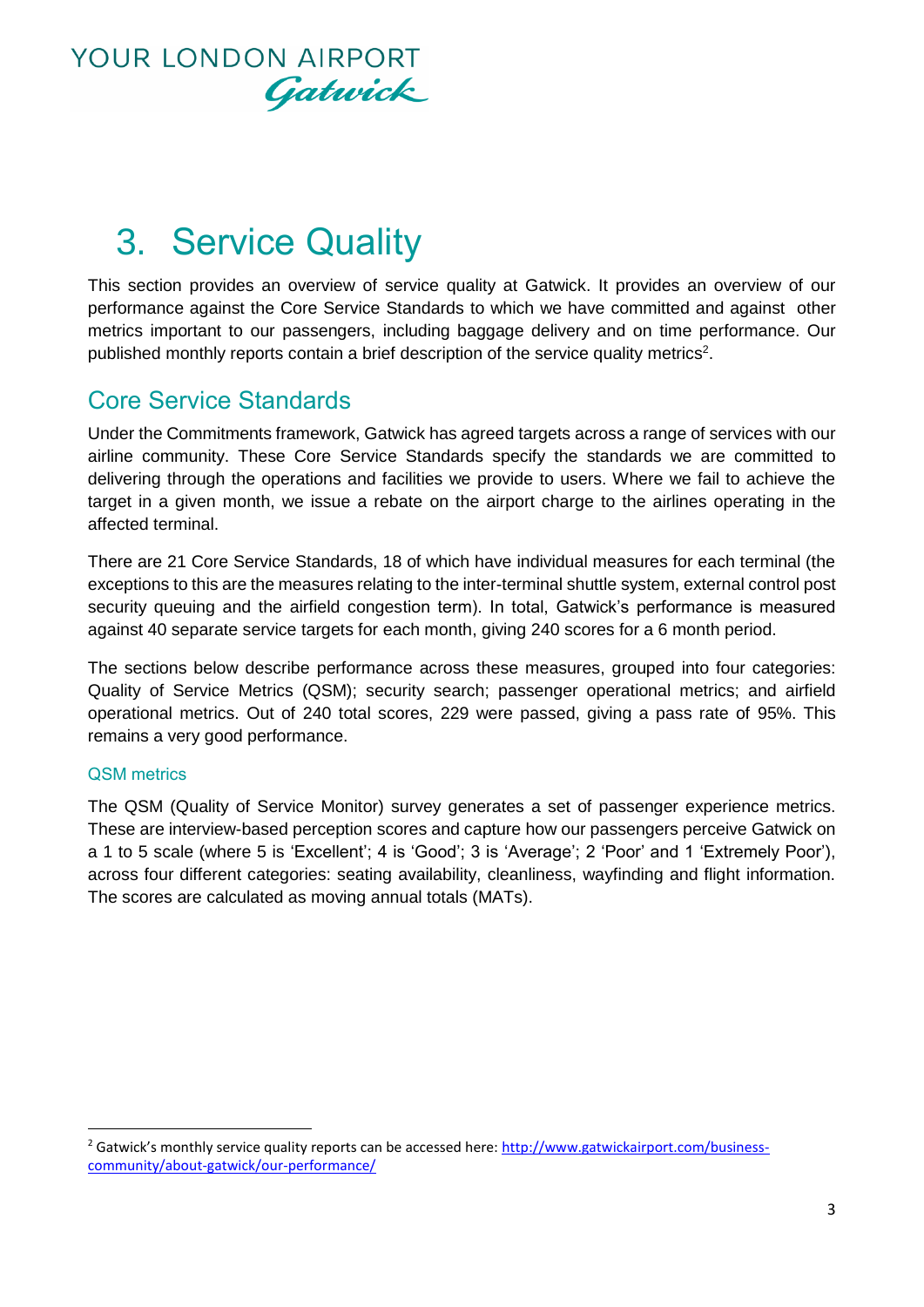#### **Table 2: QSM scores**

|                                                 |              | <b>Target</b> | <b>Apr 16</b> | <b>May 16</b> | <b>Jun 16</b> | <b>Jul 16</b> | <b>Aug 16</b> | Sep 16 |
|-------------------------------------------------|--------------|---------------|---------------|---------------|---------------|---------------|---------------|--------|
| <b>Departure lounge</b><br>seating availability | <b>North</b> | 3.80          | 4.12          | 4.12          | 4.12          | 4.11          | 4.10          | 4.09   |
|                                                 | South        | 3.80          | 4.02          | 4.01          | 4.01          | 3.97          | 3.94          | 3.93   |
| <b>Cleanliness</b>                              | <b>North</b> | 4.00          | 4.02          | 4.03          | 4.03          | 4.03          | 4.03          | 4.05   |
|                                                 | South        | 4.00          | 4.15          | 4.14          | 4.14          | 4.14          | 4.14          | 4.14   |
| <b>Wayfinding</b>                               | <b>North</b> | 4.10          | 4.11          | 4.12          | 4.12          | 4.11          | 4.12          | 4.12   |
|                                                 | South        | 4.10          | 4.24          | 4.24          | 4.24          | 4.24          | 4.25          | 4.25   |
| <b>Flight information</b>                       | <b>North</b> | 4.20          | 4.38          | 4.37          | 4.37          | 4.36          | 4.36          | 4.36   |
|                                                 | South        | 4.20          | 4.44          | 4.44          | 4.44          | 4.46          | 4.46          | 4.46   |

Over the period all the QSM targets have been passed.

### Security Search

The security metrics measure security queueing performance in 15 minutes periods across the day. The main targets are:

- Queues should be less than 5 minutes in more than 95% of 15 minute periods in a month in central passenger search;
- Queues should be less than 15 minutes in more than 98% of 15 minute periods in a month in central passenger search;
- There should not be any queues longer than 30 minutes in central passenger search;
- There are also targets for transfer passenger search, staff search and external control posts.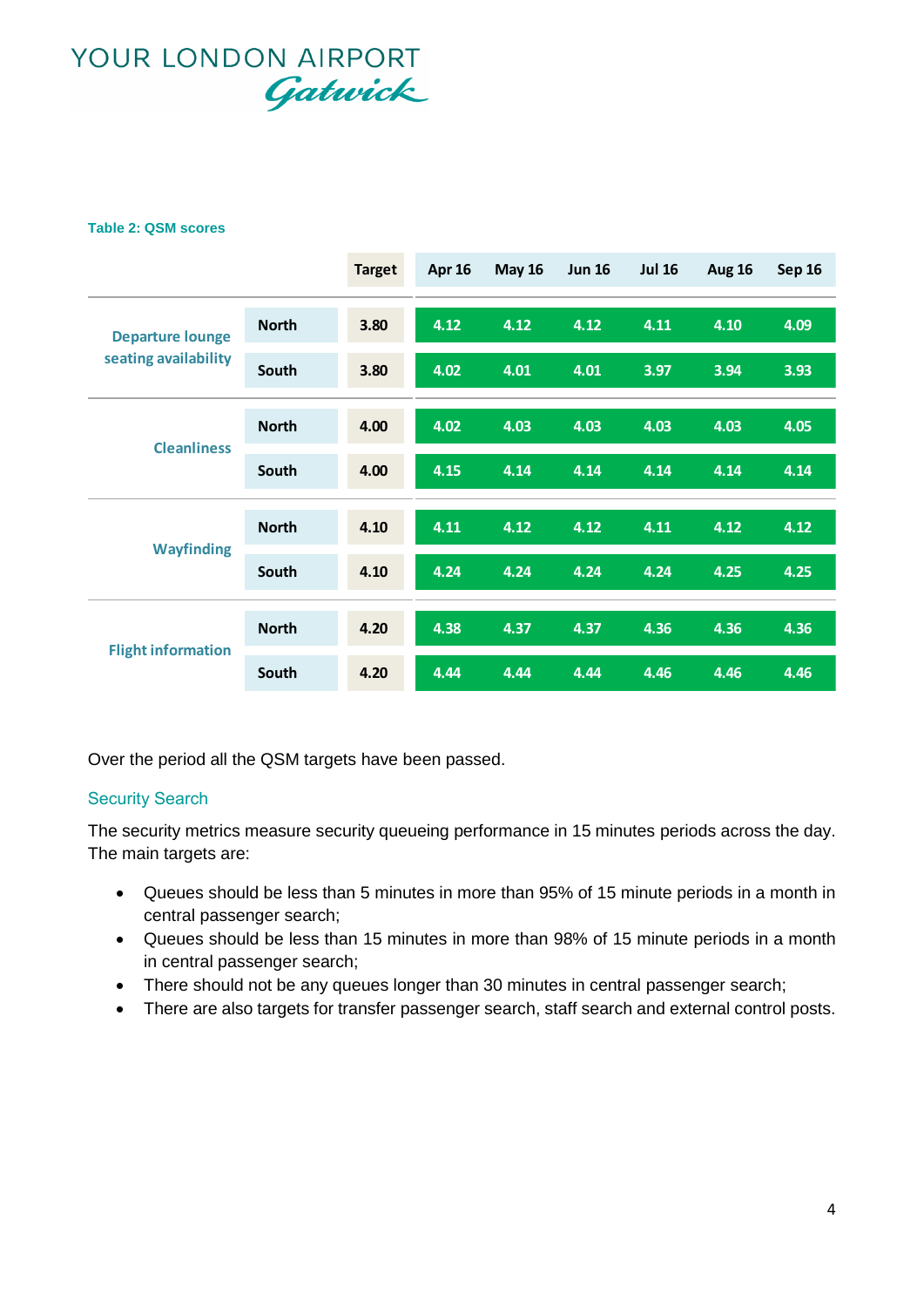#### **Table 3: Security search scores**

|                                                         |              | <b>Target</b> | Apr 16  | <b>May 16</b> | <b>Jun 16</b> | <b>Jul 16</b>                                          | <b>Aug 16</b> | Sep 16  |
|---------------------------------------------------------|--------------|---------------|---------|---------------|---------------|--------------------------------------------------------|---------------|---------|
|                                                         | <b>North</b> | 95.00%        | 95.50%  | 95.40%        | 87.79%        | 83.87%                                                 | 91.45%        | 96.96%  |
| <b>Central &lt;5 minutes</b>                            | South        | 95.00%        | 96.29%  | 95.16%        | 95.21%        | 82.62%                                                 | 91.29%        | 95.88%  |
|                                                         | <b>North</b> | 98.00%        | 99.92%  | 99.84%        | 98.17%        | 96.90%                                                 | 98.91%        | 100.00% |
| <b>Central &lt;15 minutes</b>                           | South        | 98.00%        | 99.79%  | 99.92%        | 99.63%        | 98.19%                                                 | 99.64%        | 100.00% |
|                                                         | <b>North</b> | $\bf{0}$      |         |               |               | $2*$                                                   | $1*$          |         |
| <b>Central &gt;30 minutes</b><br><b>Transfer &lt;10</b> | South        | $\pmb{0}$     |         |               |               |                                                        |               | ÷       |
|                                                         | <b>North</b> | 95.00%        | 96.88%  | 98.59%        | 96.46%        | 98.79%                                                 | 99.90%        | 99.17%  |
| mintues                                                 | South        | 95.00%        | 96.88%  | 98.79%        | 99.58%        | 98.19%                                                 | 99.80%        | 99.27%  |
|                                                         | <b>North</b> | 95.00%        | 99.61%  | 99.92%        | 99.92%        | 99.95%                                                 | 99.97%        | 100.00% |
| <b>Staff &lt;5 minutes</b>                              | South        | 95.00%        | 100.00% | 99.92%        | 99.87%        | 99.80%                                                 | 99.77%        | 99.71%  |
| <b>External &lt;15 minutes</b>                          | All          | 95.00%        | 100.00% | 99.92%        | 99.92%        | 100.00%                                                | 100.00%       | 100.00% |
|                                                         |              |               |         |               |               | *indicates the number of daily occurances in the month |               |         |

when the target was not met.

Overall security performance was good in the first half of 2016/17, despite some teething problems in North Terminal. Gatwick is often seen as market-leading in driving efficiency and innovation in our security product. Similar to the South Terminal in 2015, in 2016 we did experience some issues relating to the implementation of our Generation II security product in the North Terminal. This was further impacted by ongoing rail strike issues on the Southern Rail network (leading to less predictable and more peaked passenger flows to security) and an unanticipated increase in the volume of hand luggage carried by passengers. The situation improved significantly in August and recovered completely in September.

### Passenger operational metrics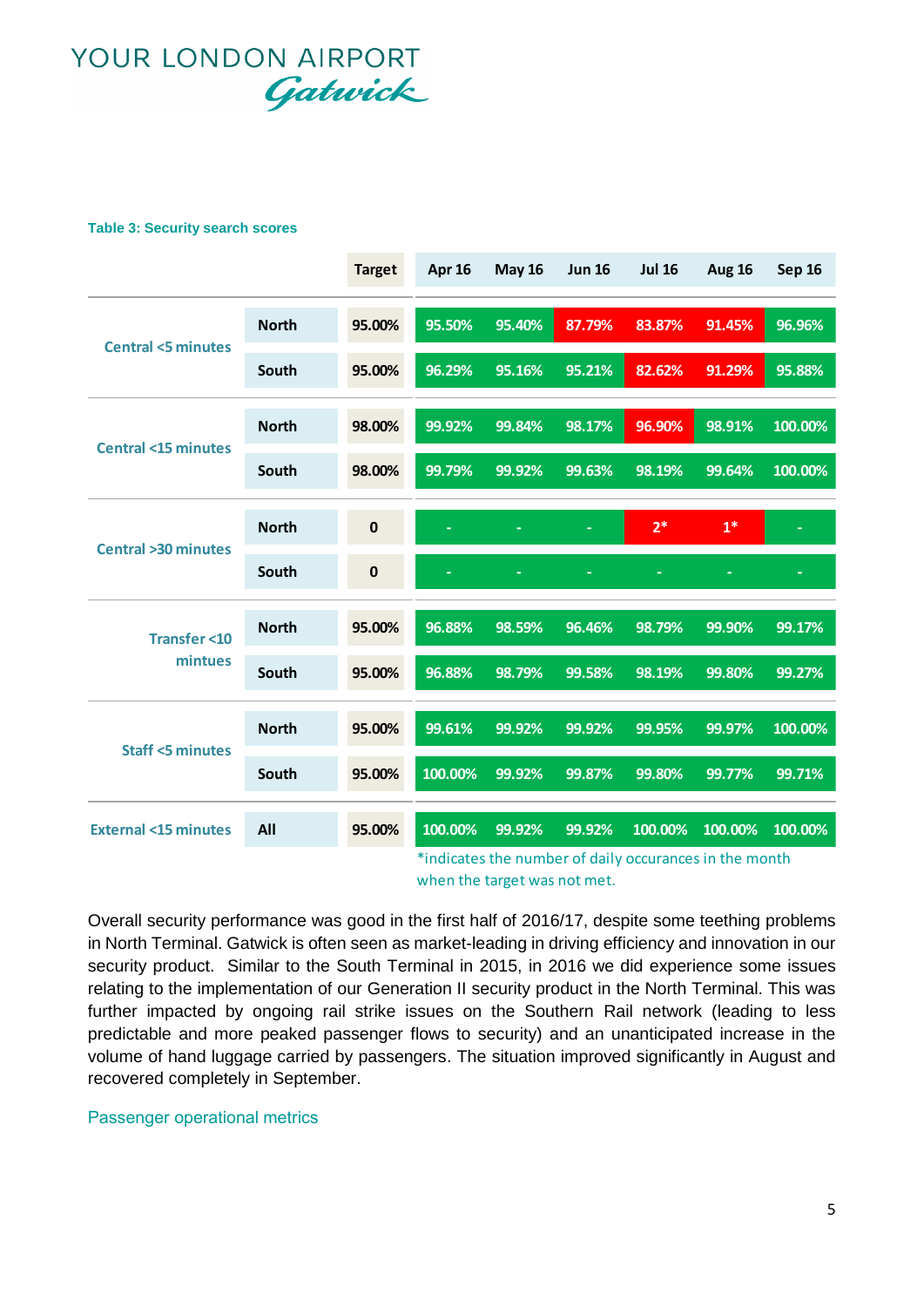The passenger operational metrics are a range of measures targeting the availability of specific facilities services at the airport. These measures range from availability of Passenger Sensitive Equipment (PSE) such as escalators and lifts, to that of the inter-terminal shuttle and the baggage system.

### **Target Apr 16 May 16 Jun 16 Jul 16 Aug 16 Sep 16 North 99.00% 99.68% 99.36% 99.75% 99.67% 99.12% 99.08% South 99.00% 99.67% 99.69% 99.80% 99.62% 99.50% 99.57% North 99.00% 99.72% 99.52% 99.64% 99.42% 99.41% 99.13% South 99.00% 99.71% 99.79% 99.82% 99.27% 99.32% 99.49% One 99.00% 99.98% 99.86% 99.86% 99.96% 100.00% 99.92% Both 97.00% 99.36% 99.23% 99.23% 99.71% 99.34% 99.20% North 0 1 - - - - - South 0 - - - - - - North 99.00% 99.71% 99.95% 99.83% 99.83% 99.90% 99.91% South 99.00% 99.85% 99.96% 99.96% 99.97% 99.96% 99.95% North 99.00% 99.59% 99.91% 99.47% 99.92% 99.84% 99.85% South 99.00% 99.80% 99.58% 99.91% 99.92% 99.75% 99.90% PSE priority PSE general Shuttle - monthly Outbound baggage Daily Outbound baggage Monthly Arrivals baggage reclaim availability**

**Table 4: Passenger operational scores**

Overall we achieved a very good performance across these measures, with only one single day failure of the daily outbound baggage target.

### Airfield operational metrics

The airfield operational metrics, like the passenger operational metrics, measure the availability for use of specific assets.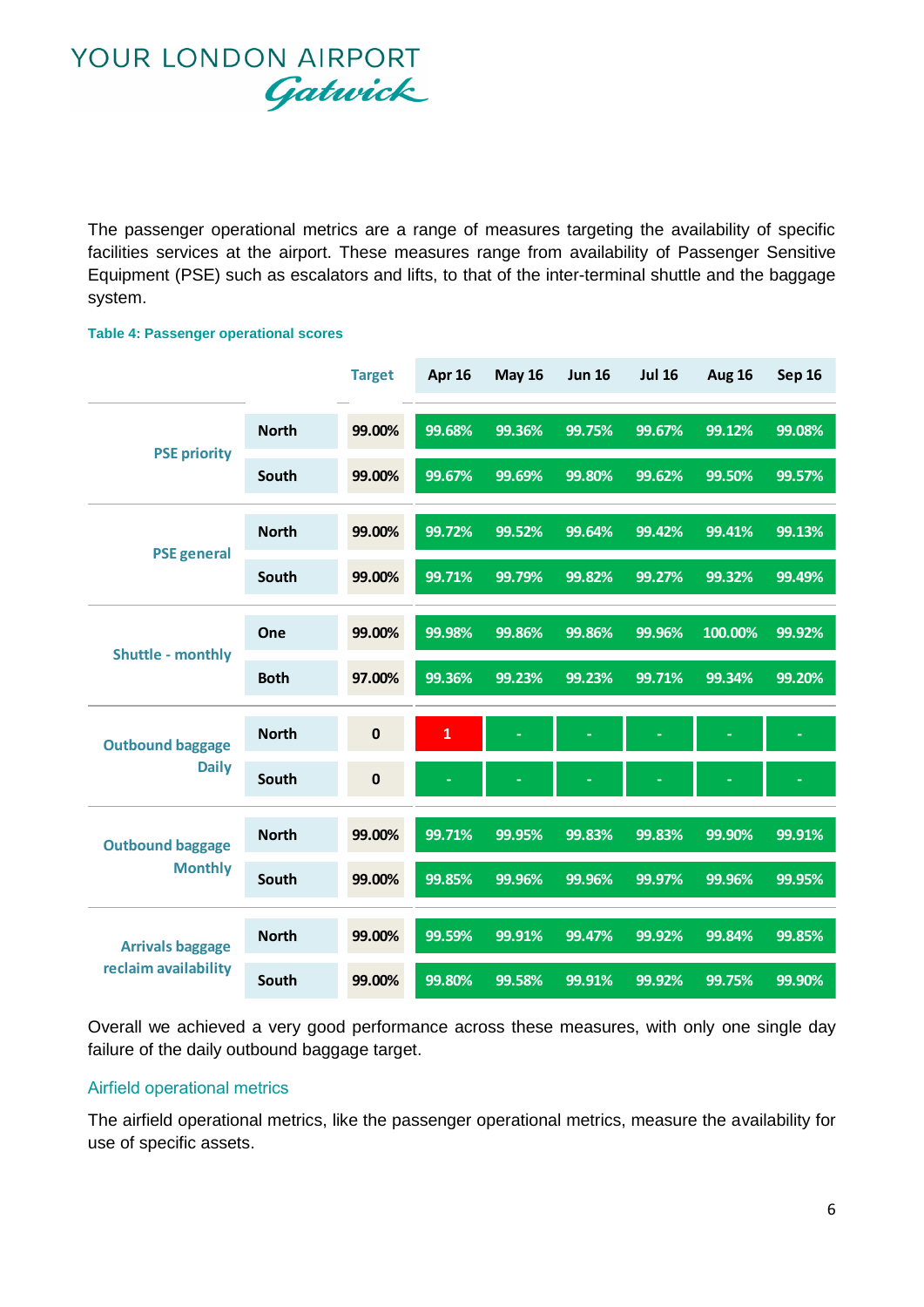#### **Table 5: Airfield operational scores**

|                        |              | <b>Target</b> | <b>Apr 16</b> | <b>May 16</b> | <b>Jun 16</b> | <b>Jul 16</b> | <b>Aug 16</b> | <b>Sep 16</b> |
|------------------------|--------------|---------------|---------------|---------------|---------------|---------------|---------------|---------------|
|                        | <b>North</b> | 99.00%        | 99.81%        | 99.99%        | 99.98%        | 99.63%        | 99.85%        | 99.81%        |
| <b>Stands</b>          | South        | 99.00%        | 99.78%        | 99.99%        | 99.97%        | 99.32%        | 99.69%        | 99.74%        |
|                        | <b>North</b> | 99.00%        | 99.78%        | 99.84%        | 99.92%        | 99.91%        | 99.85%        | 99.91%        |
| <b>Jetties</b>         | South        | 99.00%        | 99.88%        | 99.82%        | 99.76%        | 99.74%        | 99.74%        | 99.82%        |
|                        | <b>North</b> | 95.00%        | 96.48%        | 96.51%        | 96.53%        | 96.45%        | 96.45%        | 96.41%        |
| <b>Pier Service</b>    | South        | 95.00%        | 97.18%        | 97.46%        | 97.74%        | 97.96%        | 97.96%        | 97.90%        |
|                        | <b>North</b> | 99.00%        | 99.91%        | 99.76%        | 99.89%        | 99.94%        | 99.92%        | 99.95%        |
| <b>FEGP</b>            | South        | 99.00%        | 99.93%        | 100.00%       | 99.95%        | 99.94%        | 99.98%        | 99.89%        |
| <b>Congestion term</b> | All          | $\bf{0}$      |               | ٠             | $\mathbf{1}$  |               |               | $\mathbf{1}$  |

We met most of these targets. The exception were two occurrences (in June and September) when the runway suffered a minor "breakout" to the surface. This caused the Aerodrome Congestion Term to be failed on these days as the main runway had to be shut for repairs to the surface. In these instances the operation was moved to the northern standby runway.

### Airline Service Standards

Airline Service Standards are the performance metrics which we apply to our airline customers. These are targeted at areas we identified in our Commitments as being of key concern to our passengers, but which are not under our direct control.

The two metrics we identified in our Commitments which are important that airlines meet are inbound baggage delivery and check-in queuing. These two functions are both controlled by the airlines but delivered by the airline's nominated ground handling company. The metrics are designed to create an incentive for airlines to deliver a minimum level of service acceptable to passengers in these areas. If an airline fails to achieve the target in a given month, then a deduction is made from any Core Service Standard rebate they would otherwise have been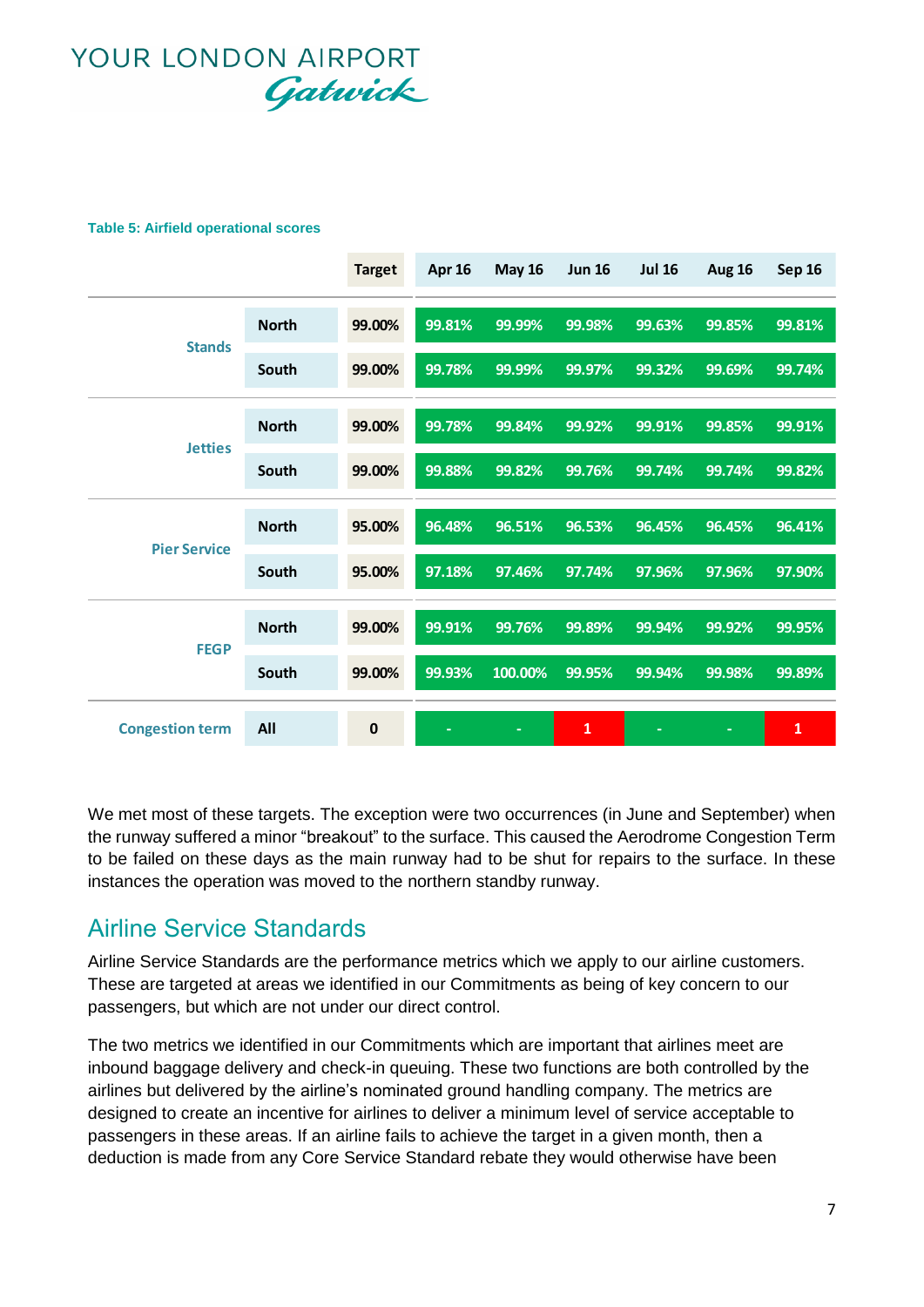

entitled to in that month. If no rebate is owed (because Gatwick met all relevant service standards in that month), then the airline concerned is not subject to any financial penalty.

### Inbound Baggage Delivery

The first airline service standards measure is inbound baggage delivery. The standard is divided into separate metrics for small/medium sized aircraft (such as a Boeing 737 or airbus A319) and large aircraft (such as Boeing 777, Airbus A380 or Boeing Dreamliners). The target is for the last bag off an aircraft to be delivered to the baggage carousel (for pickup by a passenger) within 35 minutes for small and medium sized aircraft and within 50 minutes for large aircraft. Gatwick Airport incentivises its airline users to achieve these targets for at least 95% of respective flights each month.

|                        |                 | <b>Target</b> | <b>Apr 16</b> | <b>May 16</b> | <b>Jun 16</b> | <b>Jul 16</b> | <b>Aug 16</b> | Sep 16 |
|------------------------|-----------------|---------------|---------------|---------------|---------------|---------------|---------------|--------|
| <b>Inbound baggage</b> | $<$ 55 min      | 97.00%        | 99.48%        | 99.50%        | 99.50%        | 99.50%        | 99.00%        | 99.40% |
|                        | S/M < 35<br>min | 95.00%        | 94.29%        | 93.22%        | 89.29%        | 87.64%        | 85.23%        | 85.86% |
|                        | $L < 50$ min    | 95.00%        | 97.34%        | 95.83%        | 93.84%        | 94.17%        | 89.88%        | 92.61% |

#### **Table 5: Baggage delivery performance**

In addition to this, Gatwick operates an incentive scheme for inbound baggage for the ground handlers (top line in table above). As in previous years there is a variation in performance between carriers and agents, and over the summer the financial difficulties of Aviator has negatively impacted on the baggage delivery performance of its customer airlines.

### Check in Queuing

In our Commitments, we indicated that this metric would be introduced once a robust measurement system had been identified. This metric was not yet operational during 2014/15. A suitable measurement system has however, now been trialled and is being deployed in check-in zones across the airport. Discussions are taking place with the airlines to enable this as to be used to generate this performance metric. We expect to place the new queue measurement into service once the technology has been appropriately validated and we have consulted with airlines.

The new queue measurement system will also enable us to offer services to both airlines and passengers. Real time information to airlines should enable better real time service delivery and improved resource scheduling. We may also be able to provide passengers with expected queue time information to help them better manage their travel as well as airline choice.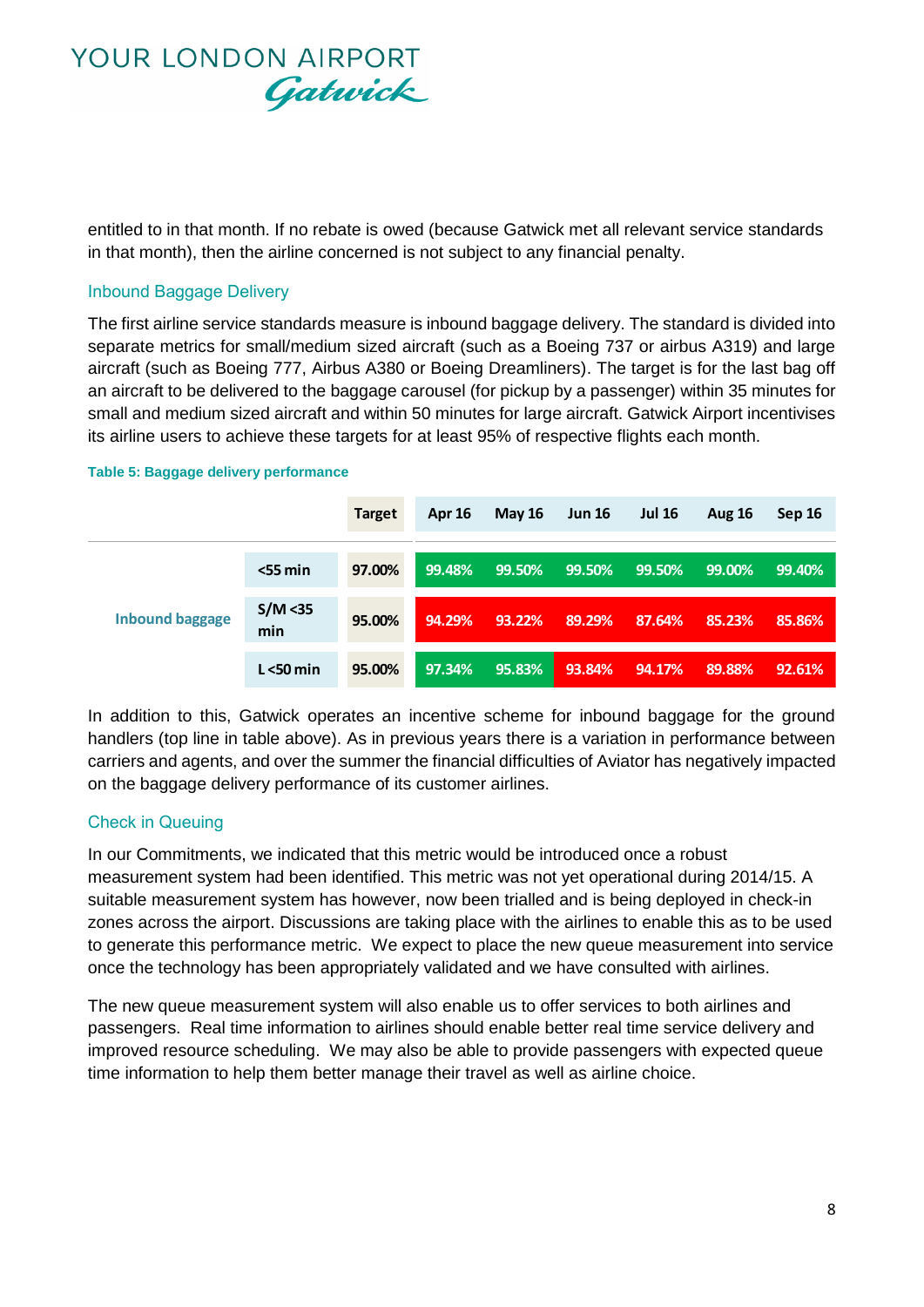### Other performance indicator

### On time performance

On time performance is not part of the core or airline service standards, however it is important to passengers, airlines and airports. This has been covered in a previous briefing paper.

On time performance is driven by a range of different factors, including:

- Weather (such as high wind, snow, thunderstorms)
- Air space congestion and disruption
- Airline schedules
- Ground handling performance
- Ramp congestion

The table below illustrates how airline punctuality varied month by month during the first half of 2016. It is important to note that at an airport of the size and complexity of Gatwick airline-specific factors, such as ground handling performance, can have wider effects. For example, if an airline struggles to offload baggage from an aircraft on time, then this might have an impact not only on the directly affected aircraft, but also on the next aircraft due to use the affected stand.

#### **Table 6: On time performance**

|             |                   | <b>Apr 16</b> | May $16$ | <b>Jun 16</b> | <b>Jul 16</b> | <b>Aug 16</b> | Sep 16 |
|-------------|-------------------|---------------|----------|---------------|---------------|---------------|--------|
| On-time     | <b>Arrivals</b>   | 78.04%        | 69.10%   | 51.20%        | 54.24%        | 63.00%        | 61.61% |
| performance | <b>Departures</b> | 76.09%        | 66.80%   | 48.90%        | 49.20%        | 58.40%        | 58.37% |

Punctuality has become a major problem over the past two years due in particular to European airspace congestion and disruption. The past three years have seen the proportion of flights at Gatwick adversely affected by airspace restriction increase from 13% in July 2013 to 38% in July 2016. This presents significant challenges for the airport community as the delayed aircraft spend more time on the ground than expected when they were scheduled. This places additional strain on the resourcing of the ground handling operation.

The challenge to on time performance created by the constraints within European airspace is so severe that it requires all parties at the airport working together to help mitigate the impact on passengers. Gatwick is working actively with the airline community to help improve the on time performance of the airlines on our campus. This includes work to help the airlines be ready for the start of the day, increased use of collaborative working, and other operational initiatives to help